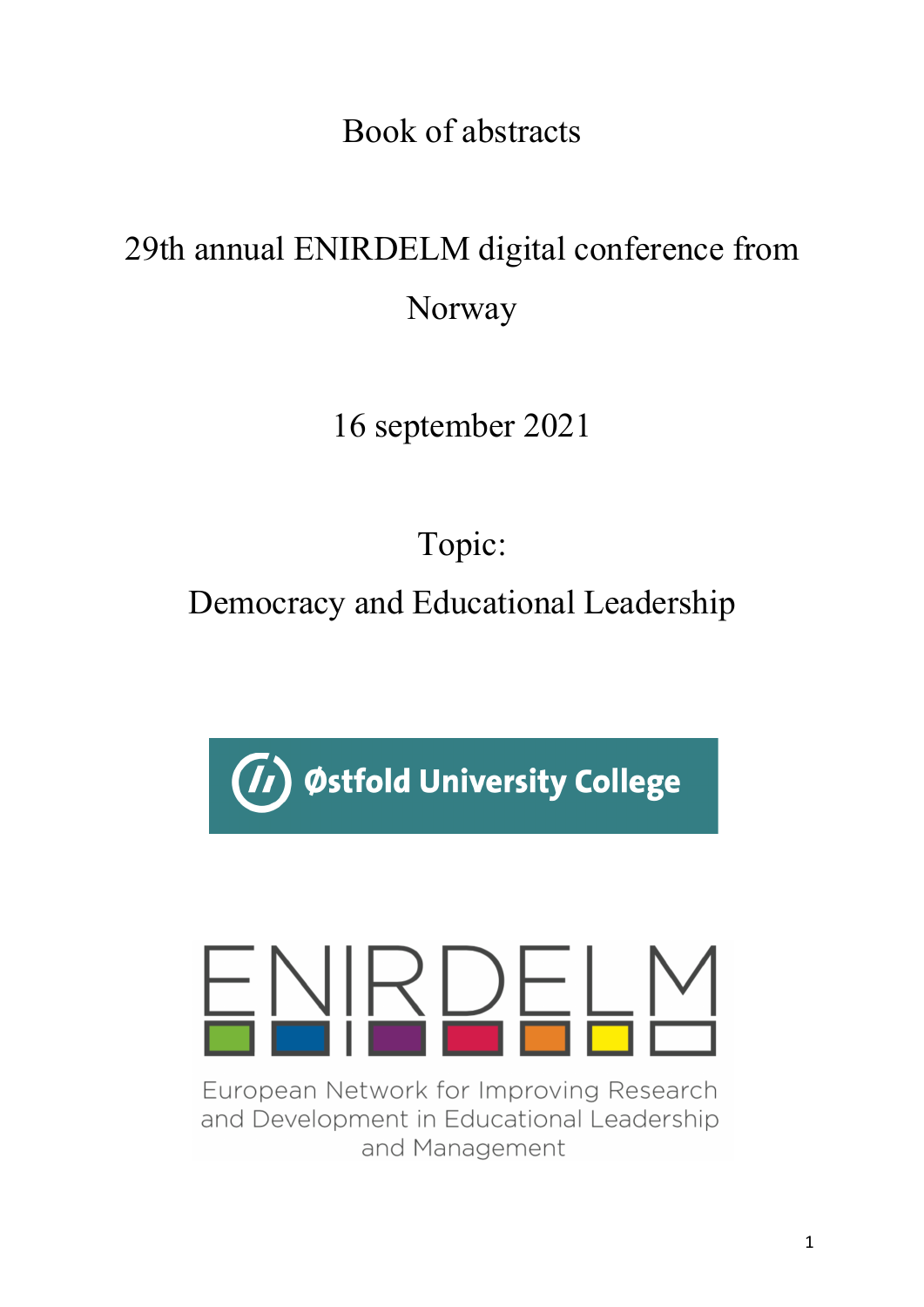# Welcome

Welcome to the first digital conference in the ENIRDELM network. The times of Covid 19 have forced us to find new ways of doing network. I am really sorry for not welcoming you in real life in Norway. We had everything prepared. That is just how it is. I am grateful for those of you who have made the effort to send in abstract to the conference and preparing presentations. Even if we have a great key note speaker this year, the conference would have been nothing without the valuable contribution you have done. So thank you every one of you.

In this book of abstracts, you will find the accepted abstracts for the conference. Here you can read more about what is behind the headlines in the program. Hopefully this book will help you to find out which session you would like to join to listen to and discuss different sides of Democracy and Educational Leadership. I wish you all good luck with your presentations and a great conference regardsless the digital frame. I wish you all good luck with developing thoughts, actions, policy and models for more democracy and educational leadership.

> Yours sincerely, Kjersti Lien Holte

Kiersti Lien Holte Østfold University College, Norway Chair of the 29th FNIRDELM conference 2021

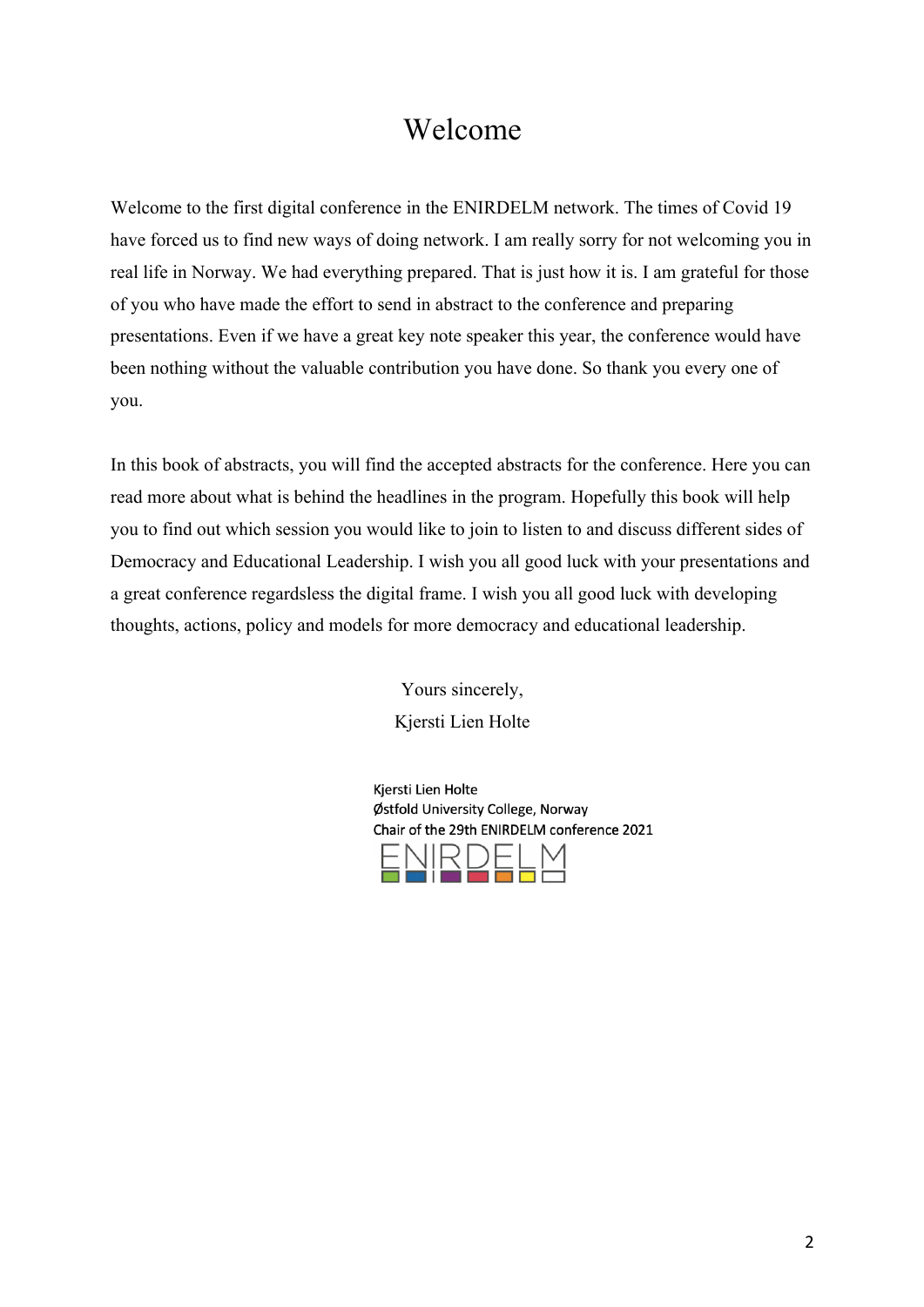# Et Alors !? An essay on Thoughtlessness.

#### Herman Siebens- siebens-marckx@skynet.be

More and more the importance of citizenship is stressed as a crucial social value - in this we refer to the obvious case of the corona-epidemic, first half year 2020 - and therefore also as an educational goal. This is a response to a general feeling that our democratic society in many ways is in decline in terms of its social and cultural cohesion, and of prosocial behavior. Usually education concerning citizenship is described in terms of knowledge: knowledge of the structures of the state, its democratic institutions, the role of the police and the judiciary, general legislation and so on. It looks very much like an integration course for immigrants. But those involved in educating children and young people often experience that education is needed primarily in the right values, social norms, perspective taking and socially acceptable behaviour. The presumed 'blurring of traditional norms and values', causing a decline in the ethical sensitivity of youngsters as well as adults and referred to by Arendt as 'banality' (described in this article as a combination of mental emptiness, short-sightedness and indifference), would follow among others from the decline of the 'big stories' in our postmodern societies, the growing importance of neo-liberal (social-Darwinist) thinking and the increase of an attitude of 'consumismo'. Ethics teaches that the learning process in question should not be a process about external norms and rules, let alone social institutions, but about autonomously reflecting on socially acceptable and responsible (ethical) actions and attitudes. The competence of empathy turns out to be crucial for emotional intelligence, self-regulation and prosocial and responsible behavior. Accordingly (self-)critical reflection, an open, argumentative and non-violent dialogue and the courage to speak up or even 'blow the whistle' seem to be important competences to counter mental emptiness, short-sightedness and indifference and its effects, being the attitude of bystander and ethical disengagement. Thus, all this needs to be taken into account when educating young people to become responsible adults (citizens, workers' leaders, employees etc.). This article takes Arendt's notion of 'thoughtlessness' as its starting point, from which notions as mental emptiness, short-sightedness and indifference, and the phenomena of bystander, ethical (moral) disengagement, cognitive discrepancy and affective dissonance, empathy and emotional intelligence, (self-)critical reflection, dialogue, whistle-blowing and mental flexibility are studied. All of this being related to acting responsibly. The analysis of and reflection on the phenomenon of mental emptiness herewith leads us to two domains which are dear to us: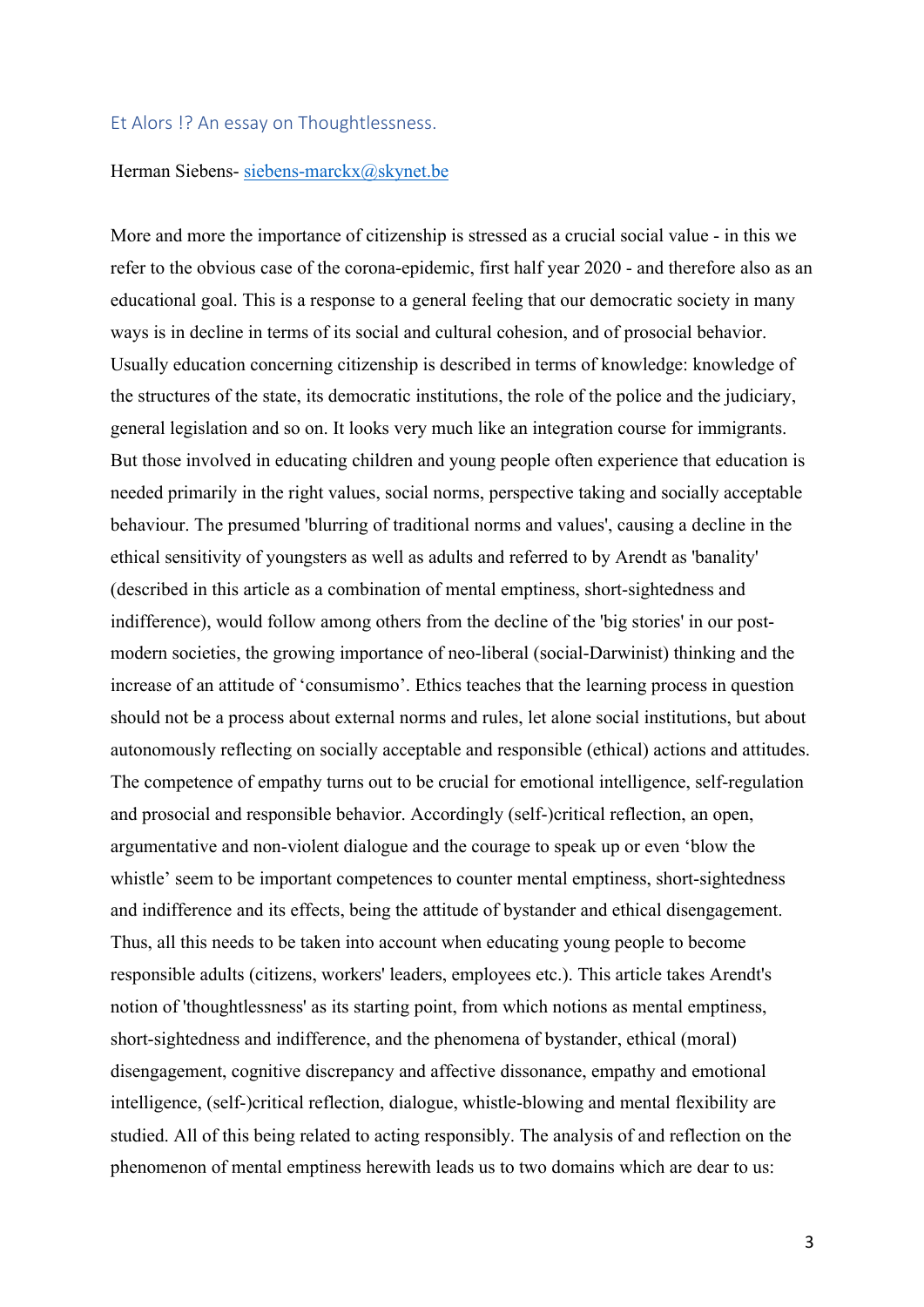ethics and education. This shows how much education - again - is an important key to solving a disastrously problematic situation in our Western European societies.

# Democratic School Leadership and Democratic School Culture

### Pažur Monika - monika.pazur@ufzg.hr

Proposed research will explore the relationship between democratic school leadership and democratic school culture in elementary schools. It is based on the present knowledge that principals have significant role in the process of school change. The purpose of the research was to determine in what extant is perception of elementary school teachers about presence of characteristics of democratic school leadership connected to their perception of presence of characteristics of democratic school culture. There were 651 elementary school teachers from Zagreb and Zagrebačka Region involved in the research. The research was conducted by fulfilling questionnaires with two instruments: Instrument for measurement of characteristics of democratic school leadership (Pažur, 2020) and Instrument for measurement of characteristics of democratic school culture (taken over by Spajić-Vrkaš, 2016). According to the teachers' perception, principals in Town Zagreb and Zagrebačka Region are implementing moderate to many characteristics of democratic school leadership. While talking about school culture characteristics, the perception of teachers is that, there is a moderate level of democratic characteristics. Finally, the research has determined statistically significant high positive correlation between teachers' perception of presence of characteristic of democratic school leadership and presence of characteristics of democratic school culture. Key words: democratic school leadership, democratic school culture, authoritarian school culture, principal, teachers' perception.

# Bilingual Teachers' Professional Capital

Fjeld, Hilde Sofie & Kari Spernes, Østfold University College, Hilde.s.fjeld@hiof.no

Keywords: Minority language students, professional capital, professional community, bilingual teachers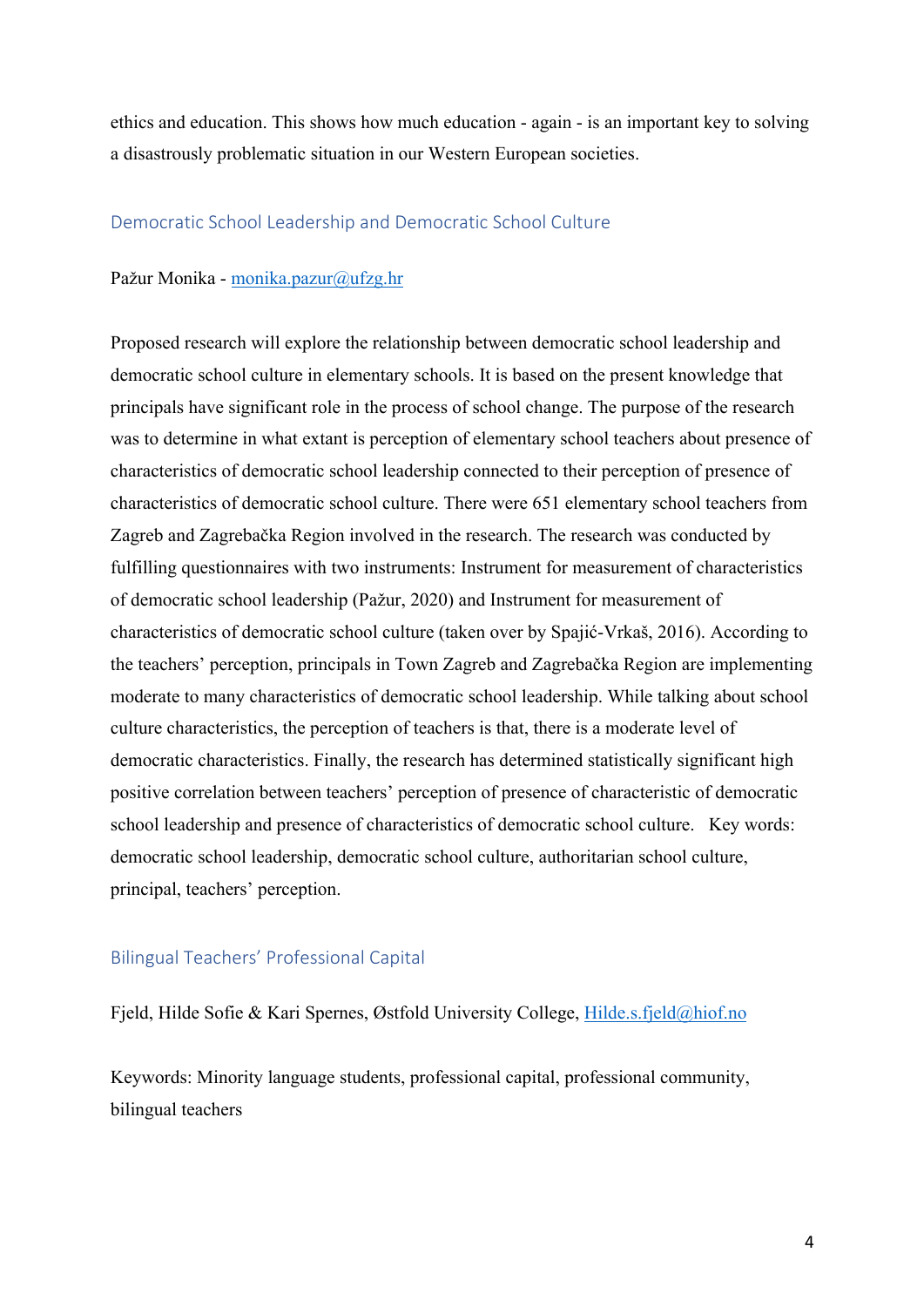The purpose of this paper is to examine and discuss bilingual teachers' professional capital. Drawing on a case study from a large municipality in southern Norway, we discuss teacher professionalism in relation to 'travelling teachers' who only have a few brief weekly encounters with students and colleagues. According to many scholars being a professional teacher is closely linked to being part of a professional community. They state that colleagues are the main source of innovation. By applying a triangulation design, bilingual teachers in our study were given a voice through personal interviews, combined with selected data from observations of the teachers during their working hours at the different schools. Our findings support previous research on bilingual teachers' participation in professional learning communities and suggest that bilingual teachers in some areas lack professional capital. Based on how BTs themselves experience their place within the professional community and on observations from their work in different schools, we ask: How can we understand BTs' professional capital? However, we find that the bilingual teachers in this study are in possession of essential and valuable competence not accounted for by the concept; consequently, we argue that the concept of professional capital has shortcomings in terms of providing a comprehensive and complete understanding of teacher professionalism. Moreover, this study - in alignment with earlier studies we have conducted – suggests that school-leaders' knowledge of and involvement in bilingual teaching and teachers are essential for ensuring democracy and equity in multicultural schools. Literature Hargreaves, Andy, and Michael Fullan. 2015. Professional Capital: Transforming Teaching in Every School. Teachers College Press. Spernes, K., & Fjeld, H. S. (2017). Vilje, men manglende handlingskraft-skolelederes forståelse av tospråklige faglæreres plass i skolens læringsfellesskap.

# The efficiency of scientific congresses and their meaning for academics

Tonbul Yılmaz, Ata Çiğdem Figen atafigen@gmail.com

Purpose: The aim of the research is to determine the variety of activities in congresses, to reveal the reasons for the academicians in education faculties to attend scientific congresses, the meaning attributed to the concept of congress, the factors affecting the efficiency of congresses, and the advantages and disadvantages of online congresses compared to face-to-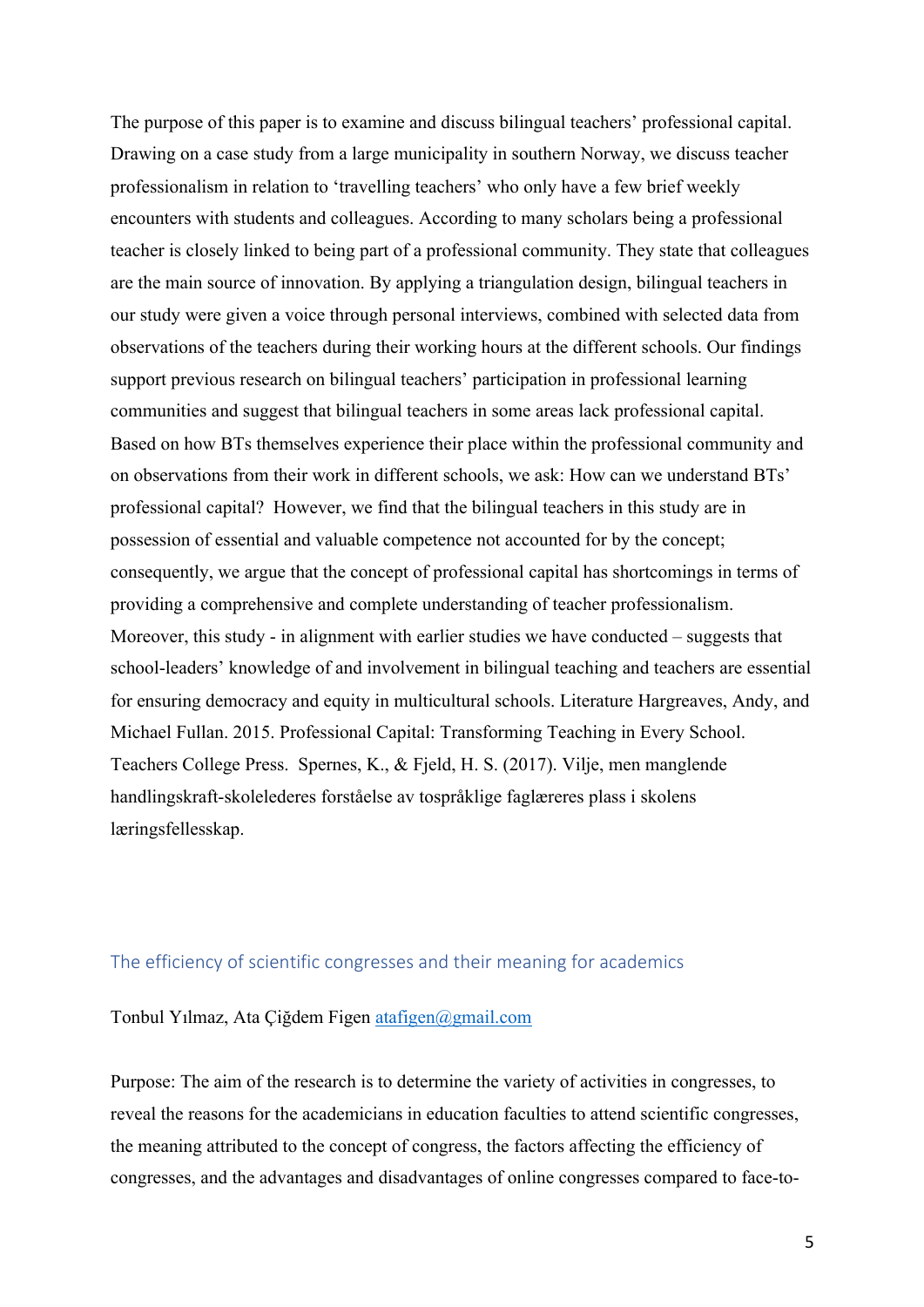face congresses. Method: The case design, one of the qualitative research models, was used in the study. … participants from the education faculties of …. different universities were accessed using easy accessibility and snowball sampling technique. The data of the research are examined in the ICCA (2019) report, which are the top 5 countries in the ranking according to the number of congresses, the USA, Germany, France, Spain, the United Kingdom and Turkey, between 2019 and 2020, in the study of the programs of the congresses in different disciplines in accessible format and the open-ended interview technique developed within the scope of the structured interview technique. Other data were collected through the interview form. Content analysis was used in the analysis of the data obtained. Findings: The following activities stand out in the congresses: Parallel presentation sessions, posters, workshops, panels, invited speakers, thematic meetings, research trainings, special sessions conducted with subgroups such as graduate students, teachers, administrators and supervisors, field trips (school visits, meeting at the same table with the authorities at meals, bringing practitioners and researchers together in the rooms / tables in the specified subject areas and making them come up with ideas. Live access portals, interactive posters and interactive discussion platforms in online congresses were added to these. Majority of the participants stated that academicians should attend congresses, congresses have an important place in terms of following the studies in their fields, creating professional networks and transforming this into social capital, making themselves visible in the academic community and evaluating their studies. On the other hand, it has been stated that there has been a decrease in the number of qualified congresses in recent years and many congresses cannot meet these objectives. Among the reasons for choosing the participants for the congress are the quality of the papers in the congress, the expertise of the invited speakers, bringing together relevant disciplines in a thematic field, offering the opportunity to be published in qualified journals, the participation is economical and the place where it is organized allows for multiple interactions. In metaphors, the themes of professional development, socialization and developing professional relations and an application that went beyond its purpose came to the fore. Keywords: Congress events, congress preference, congress efficiency

# What model of justice education is based on Rawls' concept of justice? Grmek Zupanc Lidija - lidija.grmek@guest.arnes.si

This paper is based on the ideas of John Rawls, a 20th-century American philosopher, more precisely, on the »theory of justice as fairness«, which has been attached great importance by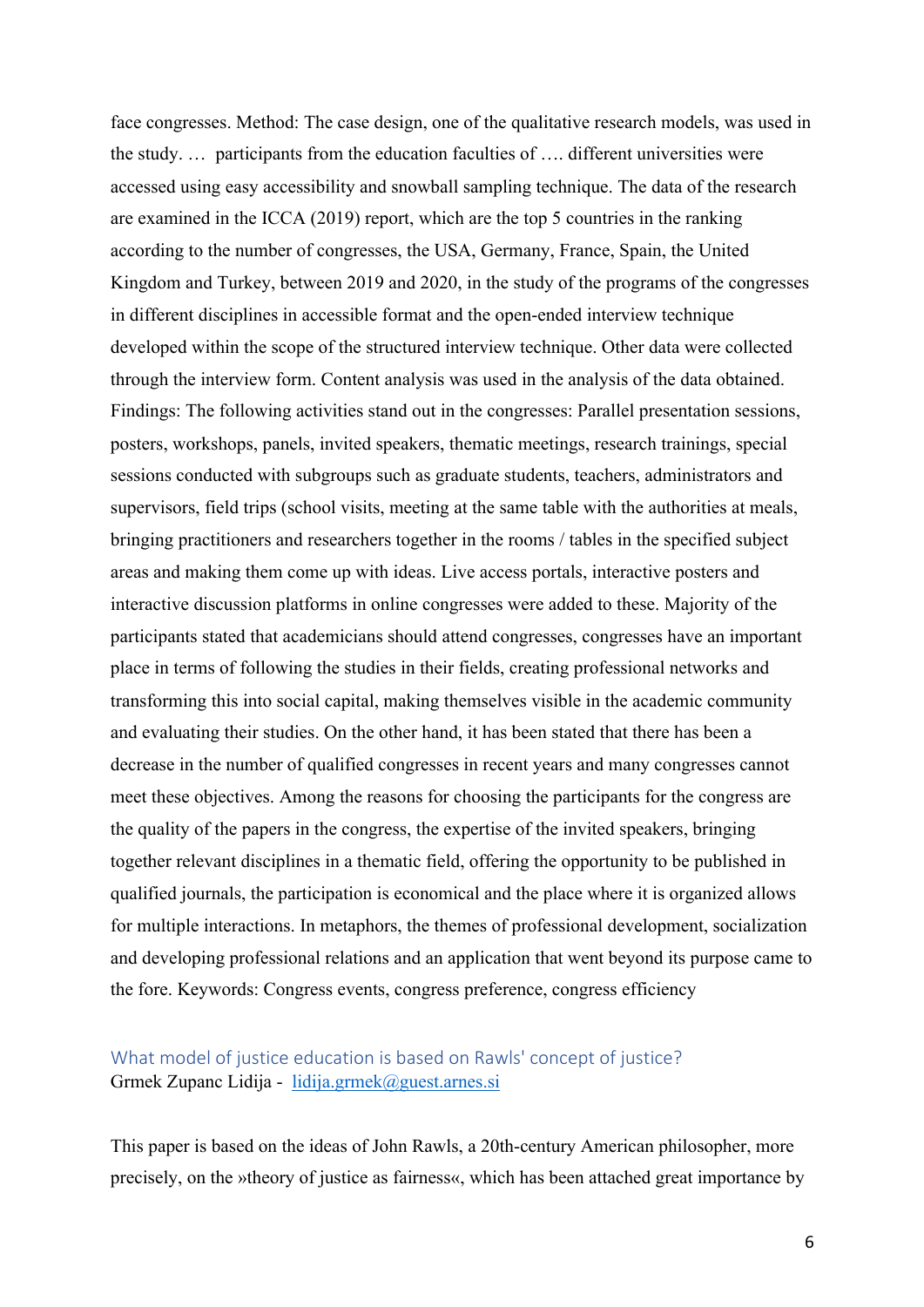the professional public. We will mainly consider the reformulation of his theory (originally published as A Theory of Justice, 1971), which was published in 2001 as Justice as Fairness, a Restatement. We will try to determine whether or not his thoughts reveal what model of justice education is based on his concept of justice. If the school system (and the society) want to fill young people with optimism and hope for a bright future, where they will be able to fulfil their goals, the school must be an environment in which young people learn to perceive each other as free and equal individuals. The school must help pupils expand their living space and develop their potential. The question about when pupils can perceive each other as equal may stem from Rawl's original position. We assume that pupils are—with differences in terminology in mind—equal to one another. If certain circumstances make them inequal and these principles are taken seriously, the school should make sure that equality is ensured at least in their original position (for example, children of immigrants do not speak the language of instruction—speaking such a language is a minimal requirement, without which good education cannot be provided). As the school system does not involve only pupils, the discussion on fair conditions of cooperation should also include teachers as well as parents of younger pupils. Under fair conditions, pupils, teachers, and parents appropriately suggest certain rules of justice and reject others, while considering Rawls' distinction between the rational and the reasonable. They have to compile a list of principles, and their original position is the »selection device«. If anyone claims that the list lacks certain principles, they have to be added, and the participants must reach an agreement.

# Teachers' Views on Democratic School Culture

# Altunay Esen - esenaltunay@yahoo.com Esen Altunay, Evrim Erol, and Cemil Kaçmaz

Individuals are taught the skills they need to live in a free society in educational institutions. As a result, teachers and school principals must follow democratic principles and become role models for democratic attitudes and behaviors. According to studies, it is extremely difficult for school principals, teachers, and students to recognize and reconcile with one another when a democratic culture is not developed. However, achieving the school organization's objectives is feasible if all participants maintain a commitment to contribute to the school. The involvement of members of the school community in the management decision-making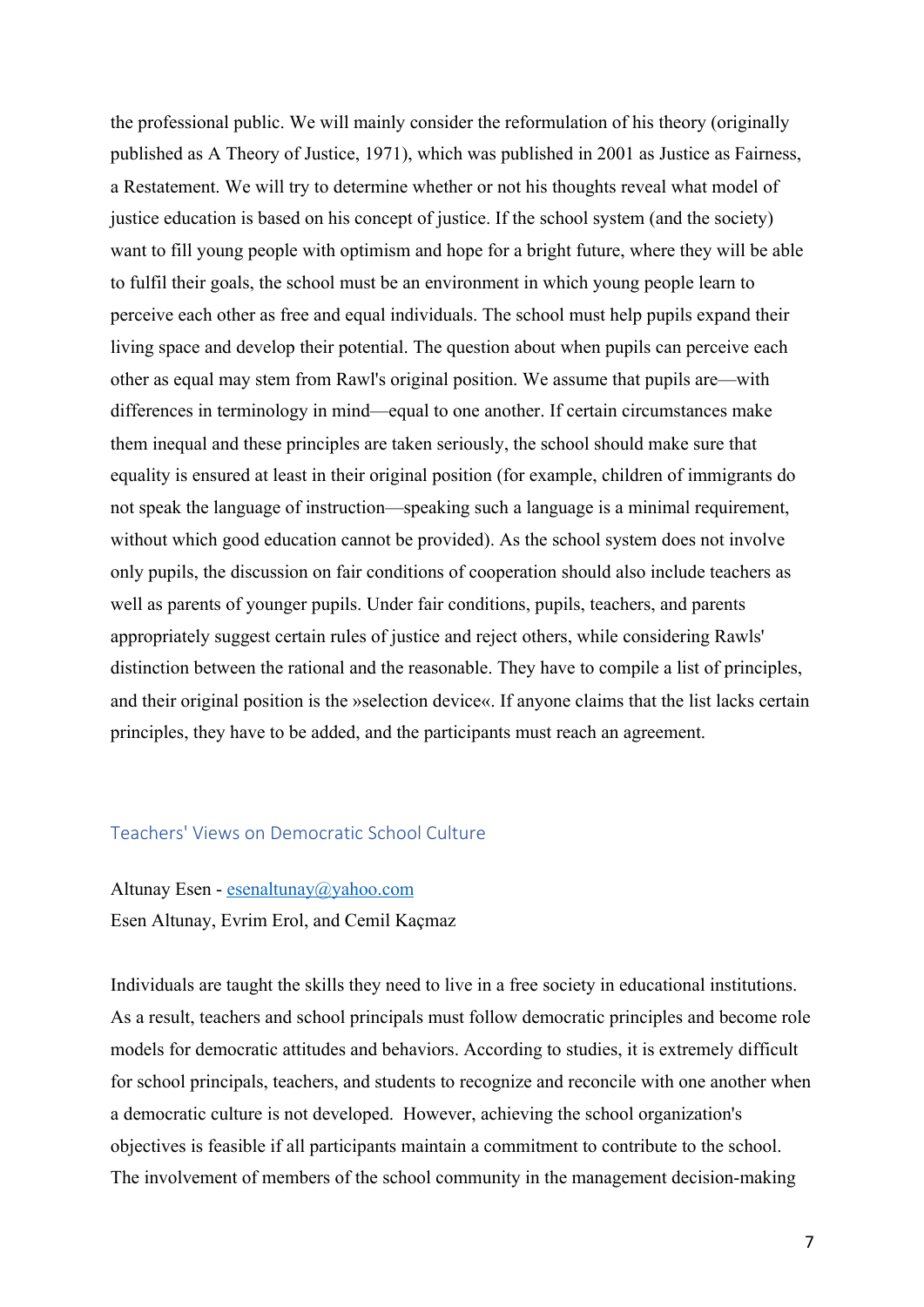process will help to maintain the willingness of members of the school community to contribute to the school's goals. The research's main goal is to find out what teachers think about democratic school culture and to provide useful and improvable suggestions. In this research, the phenomenology design from among the qualitative research patterns was used. The population involves the teachers who work informal secondary education schools in Bornova/İzmir. The study group in the research includes 30 people chosen by using the purposeful sampling method. The data was collected by the semi-structured interview technique. Descriptive analysis and content analysis were used for the analysis of the data. Teachers often discussed the theme of "Individual Benefits" on the advantages of democratic school culture, according to the study's findings. The theme of "Objective Attitude" was emphasized as the role of school principals during the introduction of democratic school culture. The "Barriers Related to Teachers" theme emerged as the most common impediment to democratic school culture. Key Words: Democracy, School Culture, Democratic School Culture, school boards

# School Principals' Views on the School Process in the COVID-19 Pandemic

#### Erol, Evrim and Altunay, Esen - esenaltunay@yahoo.com

The COVID-19 pandemic, which started in Wuhan China, and spread worldwide after the first diagnosis on December 31, 2019, has been one of the most extensive crises. It spread rapidly with the help of human mobility and was declared as a pandemic (global epidemic) by the World Health Organization on March 11, 2020. Since education is a field that affects a significant portion of the population in all countries, and it is not an organization that plays an active role in economic development, many countries have agreed to close schools, colleges, and universities to stop the virus from spreading. For the school, this has resulted in a crisis. In this sense, a crisis in education has emerged as a result of the pandemic, and the school's function and existence have once again been called into question. Therefore, in this study, the views of school principals regarding the changes in the school process as a result of the COVID 19 pandemic were explored. The research design is the phenomenology pattern, which is one of the qualitative research techniques. The study group of the research consists of school principals. The data of the study were collected using the semi-structured interview technique. Content analysis was used in analyzing the data. The results were assessed in terms of school-related issues during COVID 19 crisis, opportunities for schools as a result of the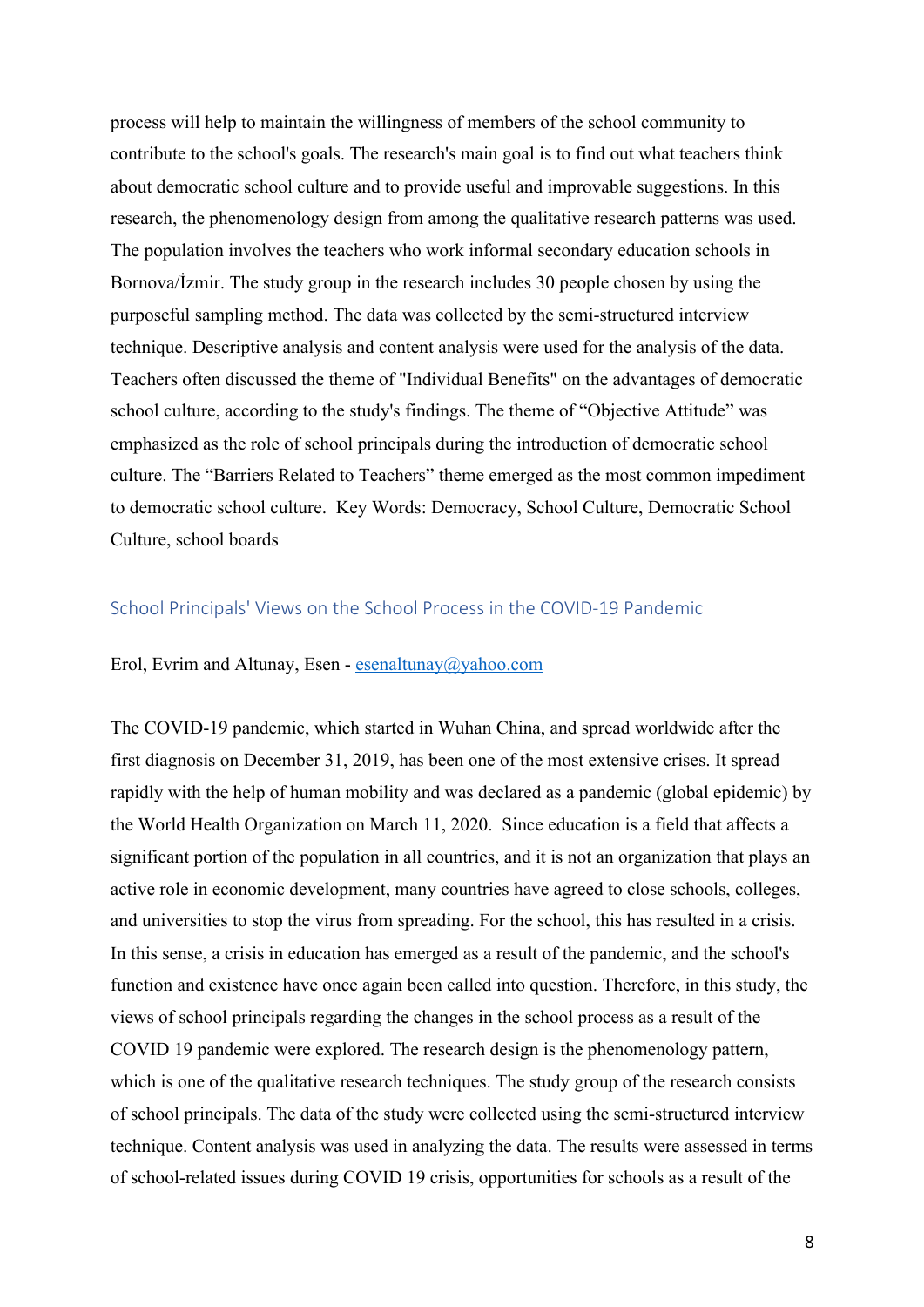COVID 19 crisis, and problems with school adjustment during the post-pandemic process. Keywords: COVID-19, crisis, challenges of the pandemic, opportunities.

# Democratic contents or contents about democracy Æsøy, Knut Ove and Evy Jøsok, - koas@oslomet.no

Assistant Professor, Faculty of Education and International Studies, Department of Primary and Secondary Teacher Education, OsloMet

The purpose, of this paper, is to explore the teachers experiences of contents on and about democracy. The last curriculum reform in Norway has been criticized, as a further development away from knowledge content in direction of a skills and competence goals (Telhaug 2005). We ask what position content has in the teachers' practice providing the pupil with experience of a democratic way of life? The paper is based on interview with 7 different teachers. Their reflections on and about democratic content will be discussed considering John Dewey's reform pedagogic and Wolfgang Klafki's critical-communicative didactic. In the democracy perspective, the teachers focus on skills as argumentation, ability to express one's own meaning and listen to others meaning. The pupils are encouraged to bring forth political or personal topics to discuss in class, but these topics should not offend or challenge others in class. The main goal is to create a student-centered classroom where everybody is integrated and are able to raise their voice. Both, Dewey and Klafki stress the didactical activities. As part of this activity, they argue that the teachers have to confront pupils with historical and current social problems. The teachers need to analyses the prior discussion reflected in the content (Klafki 1995, p. 17) or to master the subject matter in advance (Dewey 1933, p. 275). This is not about canonizing a specific content, but the teacher's ability to know and whole-hearted engage in the historical and rational discussion on the content. This knowing could help the teachers to encourage more social or political openness and criticism in the classroom. A democratic attitude is not only about tolerance, openness and universal or mutual recognition. A democratic attitude is an everlasting confrontation of own and others logical, ethical and aesthetical communicated experiences.

# DAWN research and development project in Finland – Development plan as the tool for developing educational leadership

Nuora Piia piia.nuora@jyu.fi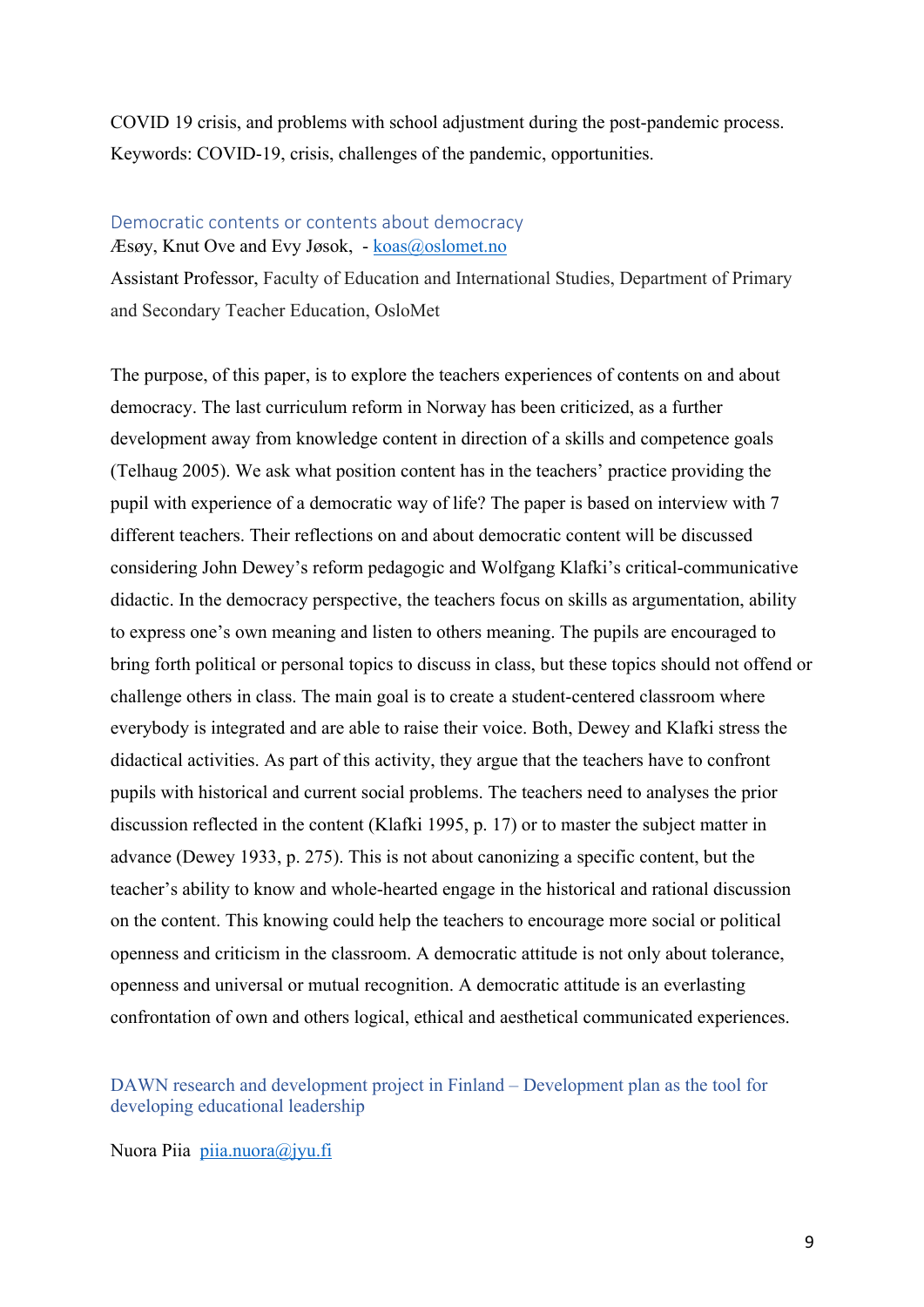The Institute of Educational Leadership, University of Jyväskylä, and the Professional Teacher Education Department, Jyväskylä University of Applied Sciences, are conducting the DAWN research and development project (2018– 2021) aiming at enhancing educational leadership and its development in Finland. The project is financed by the Ministry of Education and Culture. The project aims at establishing a multiform and coherent holistic solution for education in educational leadership. Currently, the collected research data is being analyzed and the personal development plans are being designed as part of the development entity. The project ends in December 2021, when the development entity will be published for enactment.

The research questions in DAWN are as follows:

- 1. What kind of leadership is there in the field of education in Finland?
- 2. What kind of leadership is needed in the field of education in Finland?
- 3. The DAWN development question is: Through what kind of multiform nationally coherent development entity should leadership in the field of education be developed?

The following initial findings concern the data consisting of individual interviews of educatio nal leaders (n=188). In the interviews, the focus was on what the participants considered as their strengths and challenges in leadership.

The participants in these interviews were principals and other educational leaders. The initial findings of the research on leadership in the field of education indicate that principals found their leadership skills and competences strong in the areas of human resource leadership and daily management. The other educational leaders, too, perceived their leadership skills and competences strong in human resource leadership. The participants considered themselves competent also in entity management and substance-related knowledge. Additionally, the participants highlighted the importance of creative leadership and the management of wellbeing at work.

On the other hand, the participants concurrently found leading people challenging to them. Pedagogical leadership emerged as the area of strength but, on the other hand, it was considered challenging because of the decrease in time resources directed to the work related to pedagogical leadership. The other challenges mentioned most often by the participants were the wide job descriptions of educational leaders and factors related to change. The participants estimated that leadership related to education and training, and support from their own superiors would help them most in their work. The participants also highlighted the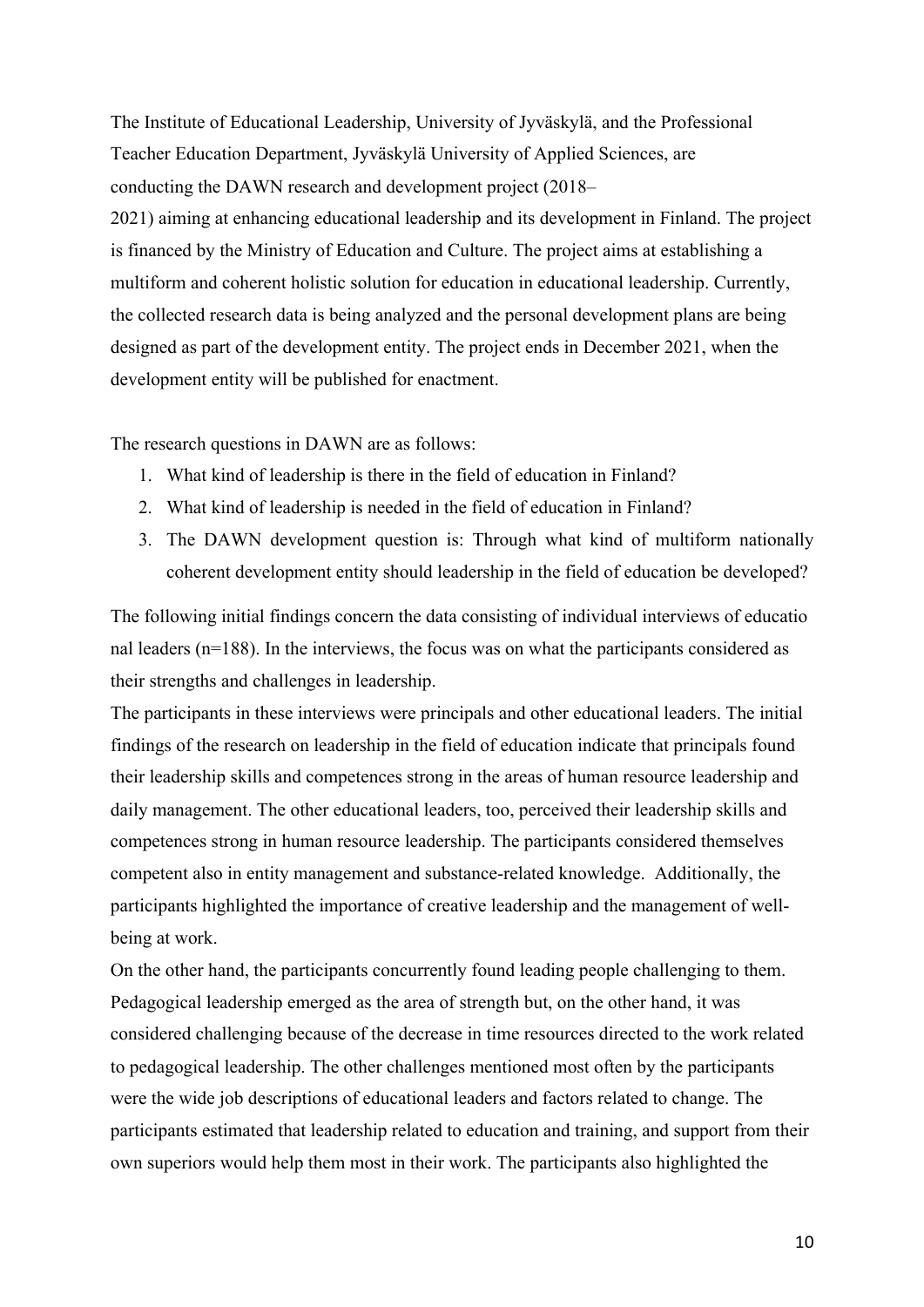importance of peer support. For example, it would be good to approach challenging situations through team discussions.

*IS THERE A NEED FOR A DEVELOPMENT PLAN AND IF SO, WHAT KIND?*

According to our research:

· Few have experience of an own plan that genuinely looks at development

· The common view is that a leadership development tool such as a development plan is needed

· Organizations have similar activities and they need to be utilized and developed to better serve the development of leadership skills

· The participants did not want uniformity but examples of good practice for benchmarking

· The participants did not want detailed list of competencies, but it is necessary to identify and describe key areas of leadership competencies

*HOW DO WE MAKE THE DEVELOPMENT PLAN TO WORK IN REAL LIFE?*

· One must be able to communicate the development plan in a way that conveys its significance

· Development plan type thinking is more important than the form of the development plan

- · Contextuality and connection to existing structures must be taken into account
- · The development plan cannot be forced but having one must be seen as one's right
- · Management structures need to be developed so that development plans can be integrated into everyday work

· Training is needed for conducting development plan work

· The development plan must be compiled by discussing together

# Complicating effects of Mergers in Higher Education: A study investigating the impact ongoing mergers in higher education from the perspective of the teacher educators in Norway

Jensvoll, Maja Henriette - Maja.H.Jensvoll@nord.no

This study aims at investigating the impact of some of the ongoing mergers in higher education from the perspective of the teacher educators, looking at their involvement and engagement in processes related to the mergers. Higher education organisations in Norway are currently going through major structural changes merging smaller organisations into larger, multi-campus colleges and universities. The current study is based on a hermeneutic phenomenological interpretation of ten semi-structured interviews with teacher educators in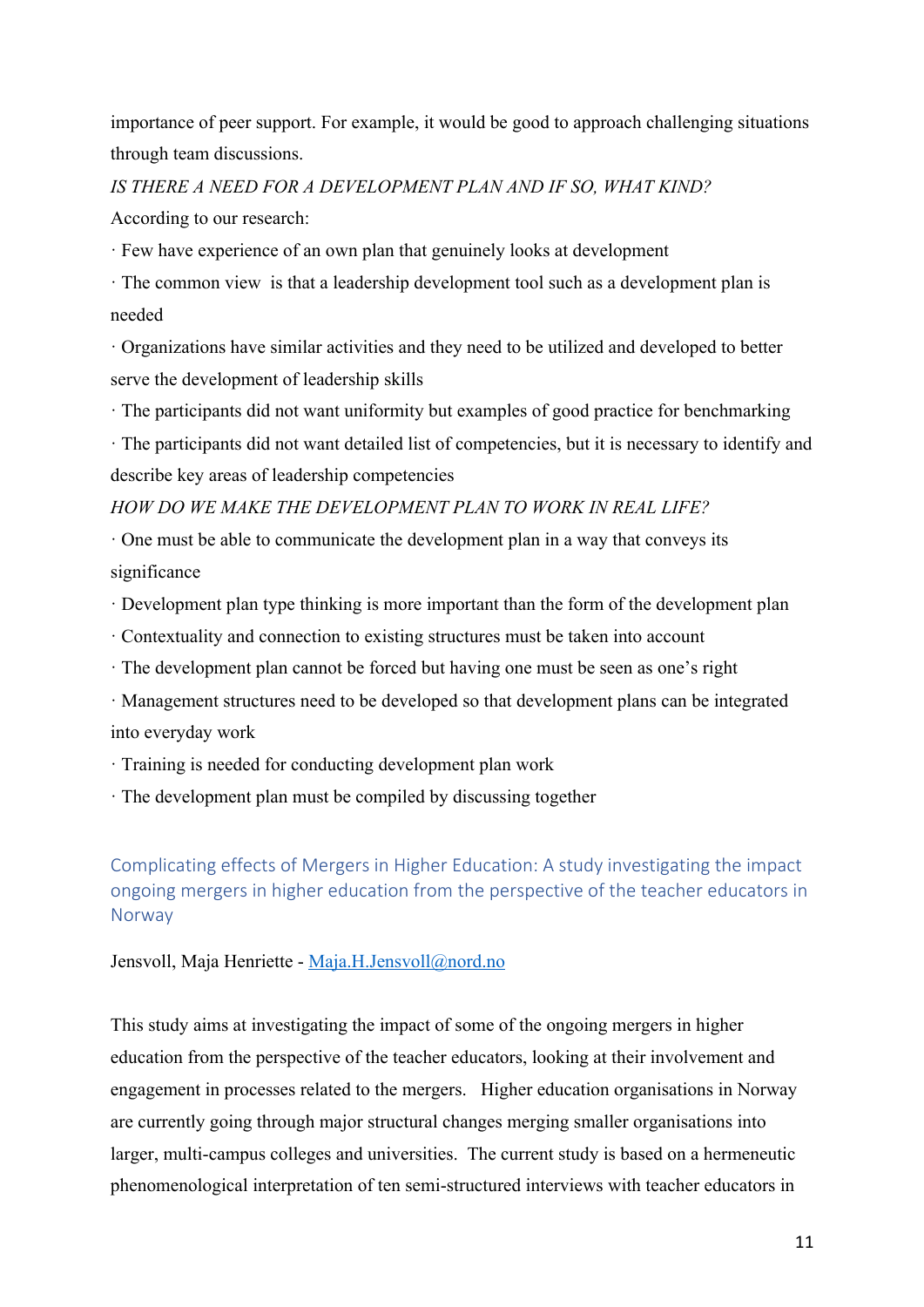three different university colleges and universities currently undergoing mergers in different parts of Norway. The teacher educators represent different subjects and disciplines in teacher education, and also represent assistant professors, associate professors and full professors. The study has looked at how teacher educators have experienced the merger processes how the merger has affected the academic staff and their working environment. Their responses reveal that the academic staff have found the situation distressing and that the processes related to the mergers created a "high degree of uncertainty" among the staff relating to the establishment of a new management and a new organisation model. The stress imposed on the organisation seems to have taken a great toll on the staff, who find themselves in an unstable organisation with unsettled power structures and high external pressure. The findings suggest that teacher educators find themselves in an unsatisfactory working situation which has led many of them to prefer not to get engaged in the merger processes, but rather withdraw into "their own bubble" – like silent resistance to the changes at hand. Keywords: mergers; teacher education; engagement; motivation; organization development

### Democracy in educational systems – does it is more than playing a role-game?

#### Hammerschmidt, Ulrich - hammerschmidt.ulrich@t-online.de

We discuss the necessity on one hand and the possibility on the other hand to realize democratic thinking and handling. Our explanations are practically based on the German (especially Saxonian) educational system and theoretically on the theory of social systems. The Saxonian Educational Act justify an extensive participation of teachers, parents, students and local governance in schools. On the other hand, school is a part of a hierarchical administrational system with strictly configured lines of decision making and top-down instructions. The border line between the culture of an administrational system and the culture of a teaching/learning system runs through each school and induces some more or less important disruptions. Especially we discuss: - What kind of democratic structures and practical handlings are succesfull in school? - Does democratic leadership is really practicable or does it is a kind of subversion inside the hierarchy? - Leading from formal Codetermination and active Co-Creation - Does administration serve democracy in schools or does democracy in schools serve to fullfill administrational requirements? - What must be changed to strengthen democratic leadership and handling in schools? The session will be held as a online ppt lecture.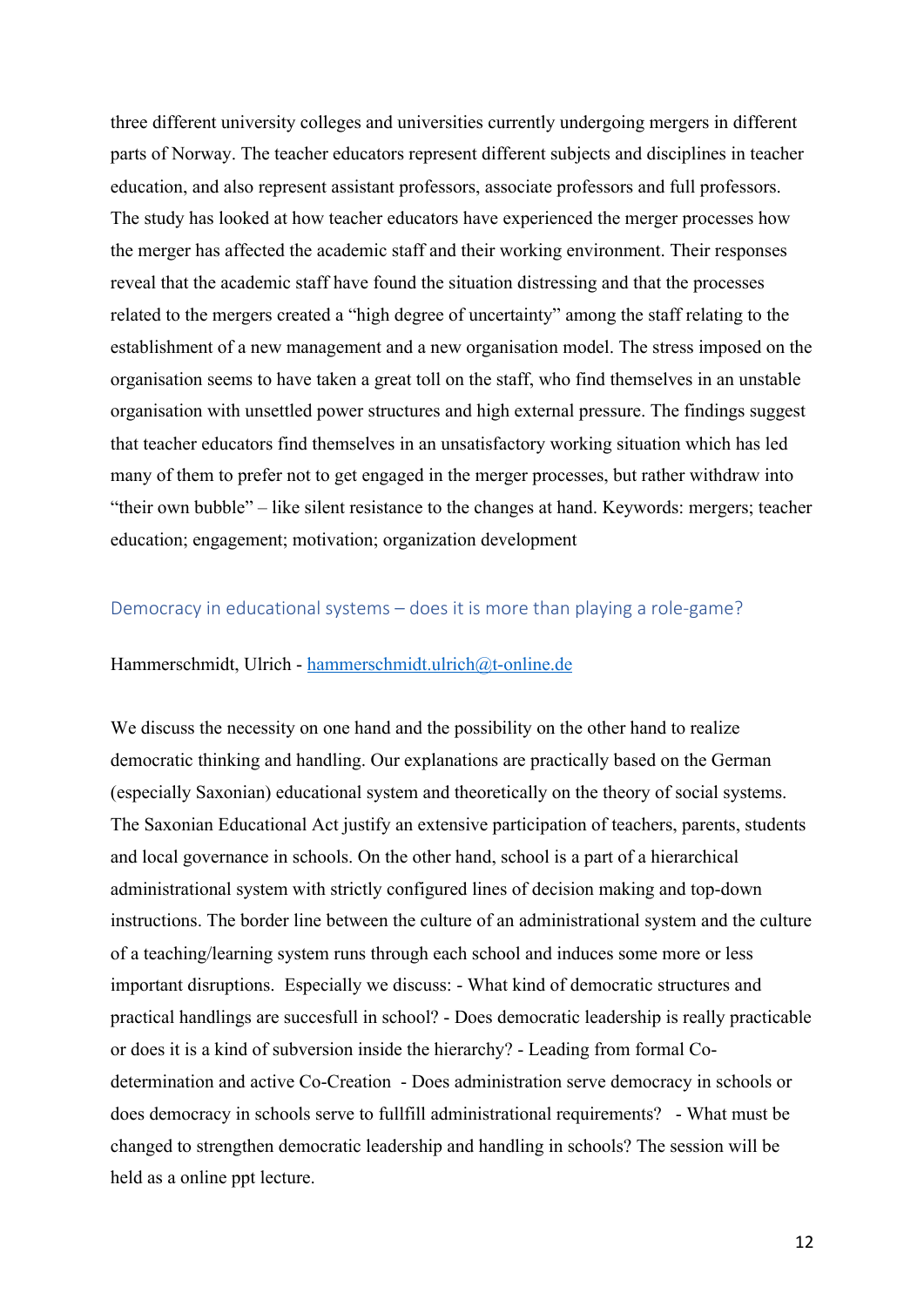### Educational Leadership in the School of Foreign Languages

### Arslan-Dönmez - ssinem.arslan@gmail.com

Educational leaders are the fundamentals of a school and instructional leaders, who specifically focus on the improvement of instruction, are important for a school to be successful. This study aims at investigating the views of lecturers on the instructional leadership roles of administrators in the school of foreign languages in Turkey. In this context, the phenomenology pattern is used to reveal the events that lecturers experienced related to the instructional leadership roles of educational administrators and the meaning they attribute to them. The study uses the criterion sampling method, one of the purposive sampling methods in qualitative methods. The criterion is that the lecturers are required to have worked with the same educational leader for at least 1 year and 13 lecturers working at the school of foreign languages of various universities in Turkey have acted as the participants in this study. The qualitative data has been collected using semi-structured interview technique, which is then analyzed using the method of content analysis. The findings from the analysis show that participatory approach, one of the basic elements of democracy, is considered important for instructional leadership and successful leaders encourage stakeholders to involve in educational processes and to take responsibility. In addition, it is concluded that instructional leaders prioritize teaching quality and creating a learning environment that emphasizes collaboration and respect.

**Keywords:** Instructional leadership, leadership, higher education, school of foreign languages, Turkey

# HOW TO AVOID EDUCATING IDIOTS: LEADING SCHOOLS AS ARENAS FOR REDIFINING DEMOCRACY

Namdar Kamran - kamran.namdar@mdh.se

Democracy is regarded as something solely positive and as the best basis for human governance and societal life. But is democracy an unchangeable constant or should it be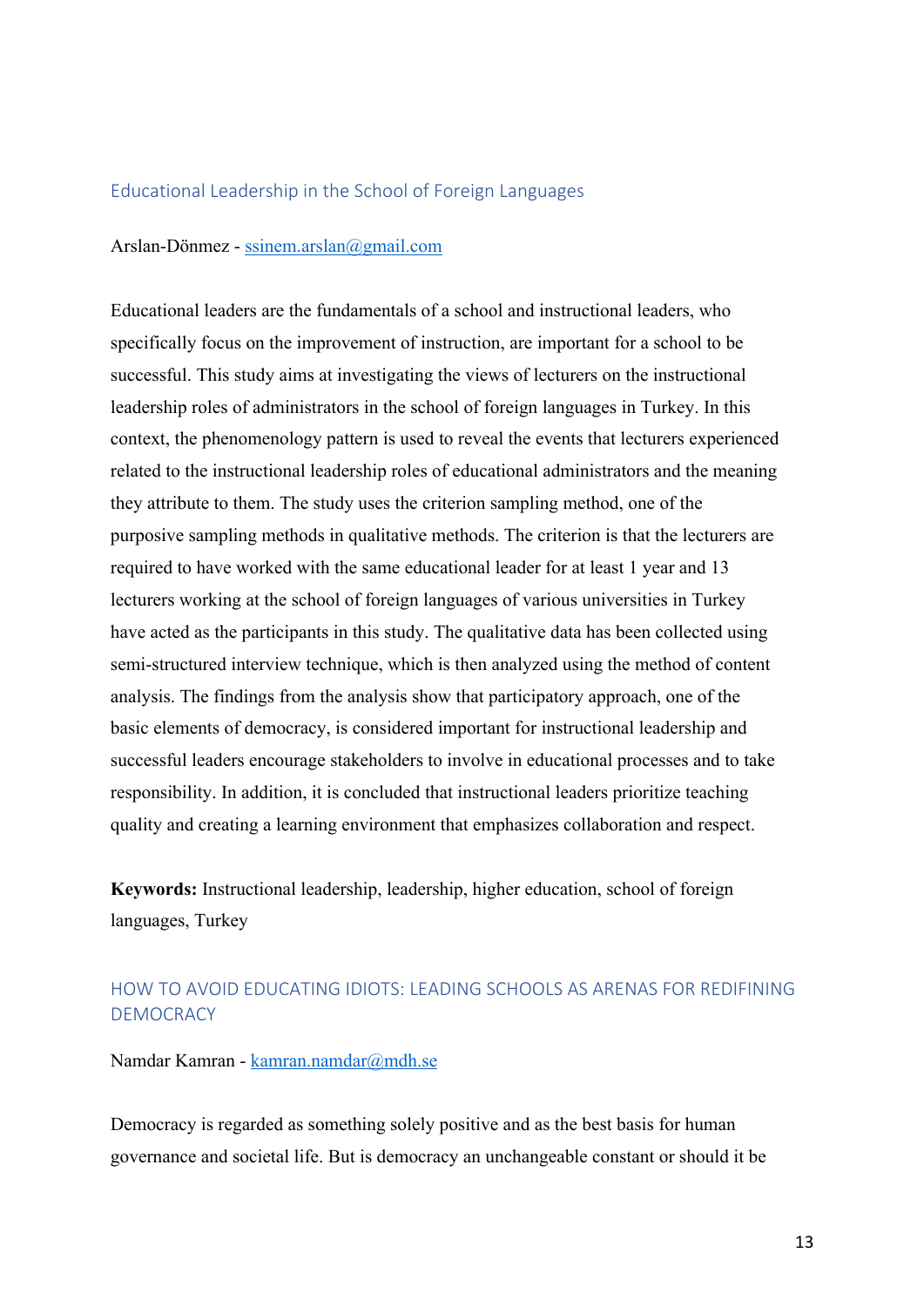renewed in keeping with the requirements of each stage of human social development? At least three fundamental features of present-day Western style democracy can be identified as highly dangerous in terms of societal development and human flourishing. Our current partypolitical mode of democracy is based on a conflictual view of human interests and their orchestrations. We live in a de facto global society, whereas all our democratic institutions are founded on the sovereignty of nation states. In ancient Athens, the cradle of Western democracy, it was a matter of honor for free man to engage in the betterment of the life of the city state and those exceptional individuals that were, instead, preoccupied with personal concerns were referred to as "idiots", self-centered persons. Today's Western democracies foster individualism and focus on rights, neglecting responsibilities. As human society in general, democracy has arrived at a turning point, a bifurcation point, where transformative changes are required. How do we need to transform democracy, both as a way of societal life and as a system of human governance? This question and others like it should occupy the center stage in the daily lives and activities of schools. This paper seeks to explore ways in which schools can be developed into arenas for imagining a transformed form of democracy and learning to practice it. While essentially philosophical and theoretical in nature, it will discuss methodological issues with regard to educational leadership in the context of developing schools into socially transformative sites and will offer empirical examples of how this can be done.

# Teachers' Readiness for Change: A Mixed Method Study

Celal Teyyar UĞURLU Sivas Cumhuriyet University-Turkey, Soner POLAT Kocaeli University-Turkey, Mualla Aksu Akdeniz University-Turkey

### celalteyyar@gmail.com

This is a descriptive study which aims to reveal the perceptions of teachers about their readiness for change. This study uses the convergent mixed method design, which is one of the mixed method research designs in which qualitative and quantitative methods are used together. In the qualitative dimension, the study examines teachers' readiness for change using the phenomenology design. In the quantitative dimension, the study examines the data using the relational survey model. For the quantitative dimension of the study, participants were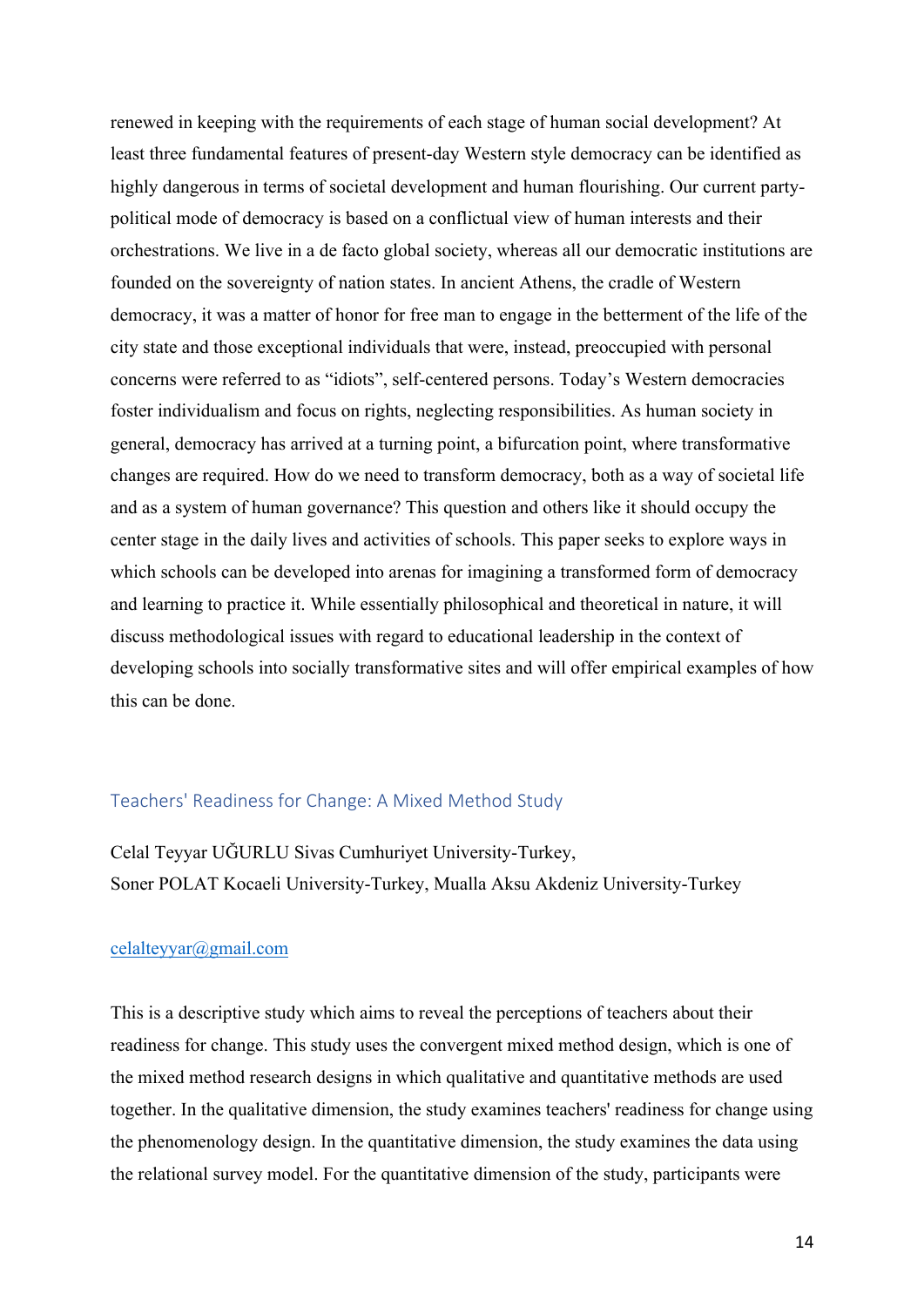selected by the random cluster sampling method from the primary, secondary and high schools in Sivas. Primary, secondary, and high schools were considered as separate clusters, and four schools were randomly selected from each cluster. A total of 390 teachers works in these 12 schools, and all teachers were asked to answer a scale of readiness for change. Readiness for change scale developed by Kondakçı, Zayim and Çalışkan (2010) was used as the data collection tool. Parametric tests were used to analyze these quantitative data. To reveal the opinions of the participants about their readiness for change, the research questions were prepared by reviewing the relevant literature. A semi-structured interview form was used to collect the qualitative data. The results have revealed that teachers' levels of readiness for change is very high. There is no significant difference among teachers' perceptions in terms of their gender while a significant difference is found in the variable of graduation institution. The qualitative findings of the research are arranged in four subproblems and examined under these headings: the meaning of change, to accept the change as a phenomenon, institutional and individual reflections of the contributions to the changes made by the Ministry of National Education, and the effects of the changes. The meaning of change has been defined as catching up to date, thinking outside the box, ever evolving, and learning to learn. In the theme of readiness for change, four sub-themes emerged as espousing, risk taking, renewal and adaptation. The sub-theme of accept involves seeking the better, willingness, intention, and belief; the sub-theme of risk taking involves not being static, constantly trying, and not being afraid of change; the sub-theme of renewal involves openness; and the sub-theme of adaptation involves keeping up and synthesizing. The results of the study indicate that participating teachers have emphasized the institutional expectations such as vision building, teacher training, parent training, curriculum improvement and training in technology usage in terms of their possible contributions to change policies.

# Student support system of the Adam Mickiewicz University in Poznań, Poland: analysis of multidimensional forms of help during the Covid-19 pandemic.

Izabela Cytlak, izabela.cytlak@amu.edu.pl, Joanna Jarmużek jarmuzek@amu.edu.pl

The aim of the article is to analyze the forms of assistance offered by Adam Mickiewicz University in Poznań, Poland to students during the COVID-19 pandemic and factors shaping the demand for support. Both these factors influence the participation of students in the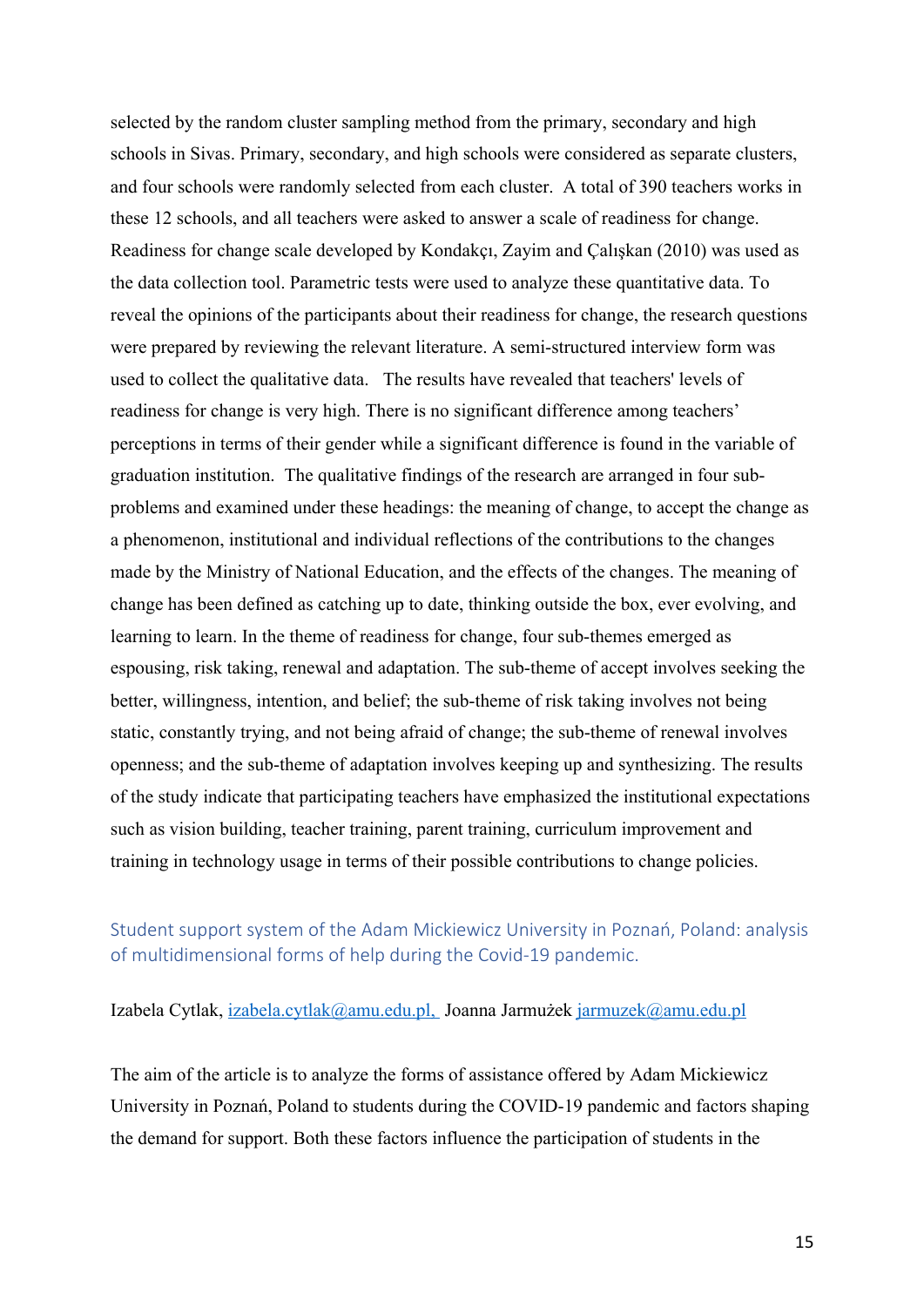process of distance and residential education and shape the level of student efficacy and success.

The research was conducted during the distance education in academic year 2020/2021 among students studying remotely in full-time and part-time studies at all AMU faculties, both in the form of a questionnaire and in the form of in-depth interviews. The research also covered people who provide support in various forms at AMU University. To sum up, on the one hand, the needs and experienced difficulties of students were diagnosed, and on the other hand, in-depth interviews were conducted with people actively supporting students in the area of psychological and psychiatric support, support of the study process, support for people with disabilities also material and financial support.

The COVID-19 pandemic has exacerbated the already existing psychological, educational, social and digital difficulties as well as accessibility problems - it showed the problems of the student community in the lens. The conducted research clearly indicated in which areas AMU University should modify the scope and quality of support and in which it is worth working on more efficient accessibility.

On the basis of the research results, appropriate recommendations were created, highlighting good practices already developed by the University or in particular Faculties. Engagement and involvement of students is one of the essential pillars of student participation in creating a new face of the University as a research unit and as a learning organization.

# CONSULTANT´S AND COUNCELOR´S ROLE SUPPORTING DEMOCRACY IN SCHOOL **SECTOR**

#### Jukka Ahonen jukka.ahonen@mestariluokka.fi

In Finland there is a strong tradition in democracy. Women got the right to vote and to be a parliament member in 1906 as the first country in Europe. Two wars against Soviet Union 1939-1940 and 1941-1944 integrated social classes. On the home front women took care of many "men's jobs". After the war they continued to work outside homes due to the Finnish school system. It had been built to cover the whole country starting in 1866 first in towns and then also in the countryside. From 1921 on school was obligatory. All this made people to think and behave in a strongly democratic way. Finland has also been one of the most homogeneous nations until the end of last century.

Although the role of teachers and principals was very authoritarian through many decades,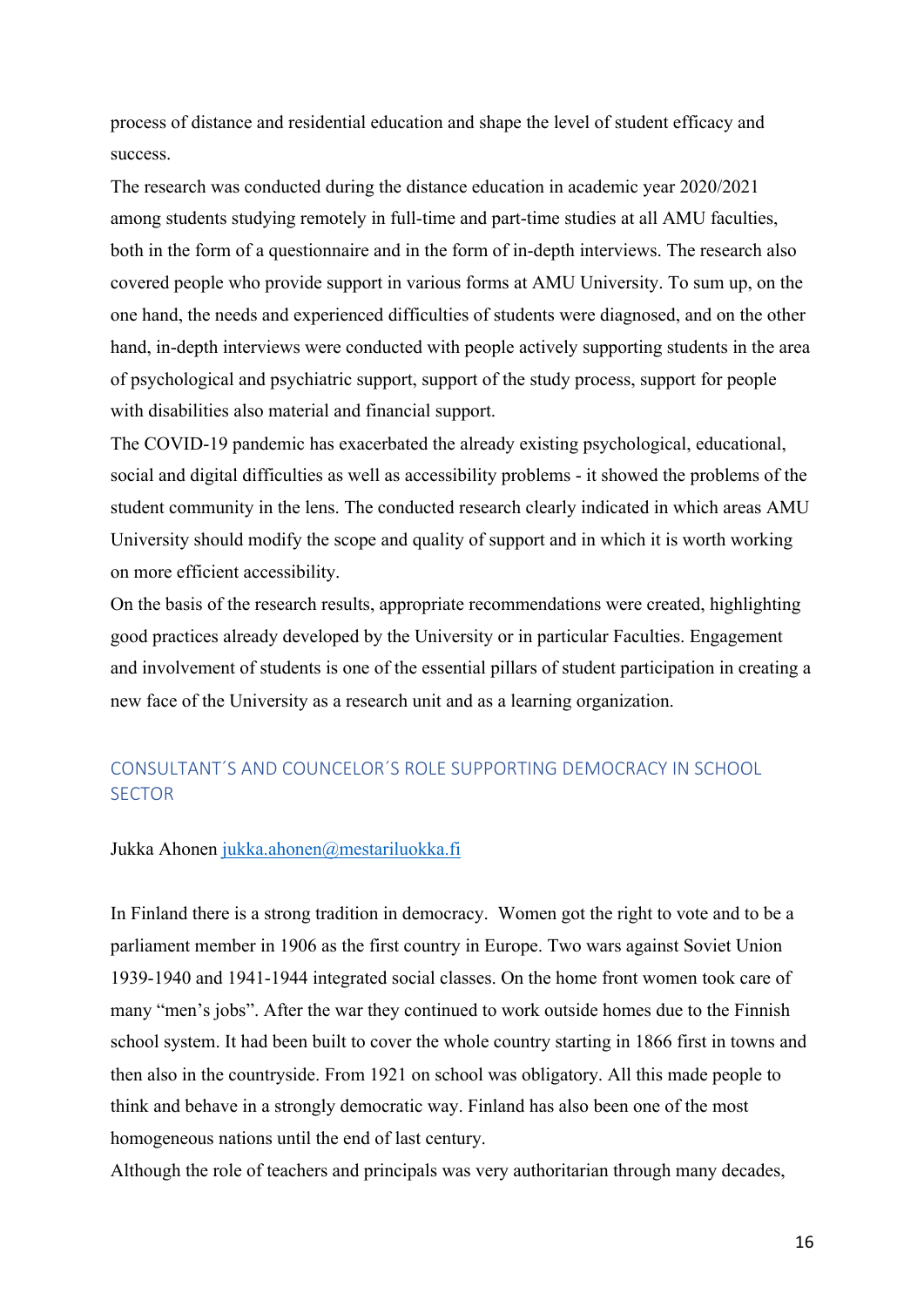evolution in school sector started turning more democratic in the end of 1970`s. I will describe the complex question of democracy in the Finnish school system and in educational leadership relating to my long experience as a principal, principal's trainer, guidance councelor and consultant. The following are the theoretical background in my presentation. 1. Edgar Schein identifies three distinct levels in organizational cultures: 1 Artifacts and behaviors, 2 Espoused values and 3 Assumptions. These levels refer to the degree to which the different cultural phenomena are visible to the observers – if only they are able to see those phenomena.

2. In his Cultural Dimensions Theory, Gerdt Hofstede classifies Finland as one of the most democratic nations. The theory describes the effects of a society´s culture on the values of its members.

In his study Hofstede examines various nations through five dimensions: PDI = Power distance index,  $IDV = Individualism$ ,  $MAS = Masculinity$  vs. Feminity,  $UAI = Uncertainty$ avoidance index and LTO = Long term orientation.

In Finland i.e. the PDI is low: "being independent, equal rights, superiors accessible, coaching leaders… power decentralized, managers count on the experience of their team members, employees expect to be consulted, control is disliked, attitude towards managers are informal, communication is direct and participative".

Also MAS is low in Finland: "A low score (feminine) on the dimension means that the dominant values in society are caring for others and quality of life. …managers strive for consensus, people value equality, solidarity and quality in their working lives."

3. Denise Rousseau´s Psychological Contract Theory. PCT recognized the existence of cognitive schema or mental models that employees and employers use in their interaction. The employees may accept unconscious expectations towards the employer. This creates an invisible system of beliefs that may lead them to think that they have more rights than ever has been agreed upon.

Psychological contracts are stable and enduring mental models. Rousseau has some key questions: How do people come to think similarly or differently about the kinds of contracts they are party to? How do contracts change when people or their work settings change? How are employment contracts and business strategy bound? How can a contract be changed without violating it? And what happens when a contract can´t be kept? What will happen when we lose reliance?

In Finland administrators use counselors and consultants for several purposes because they do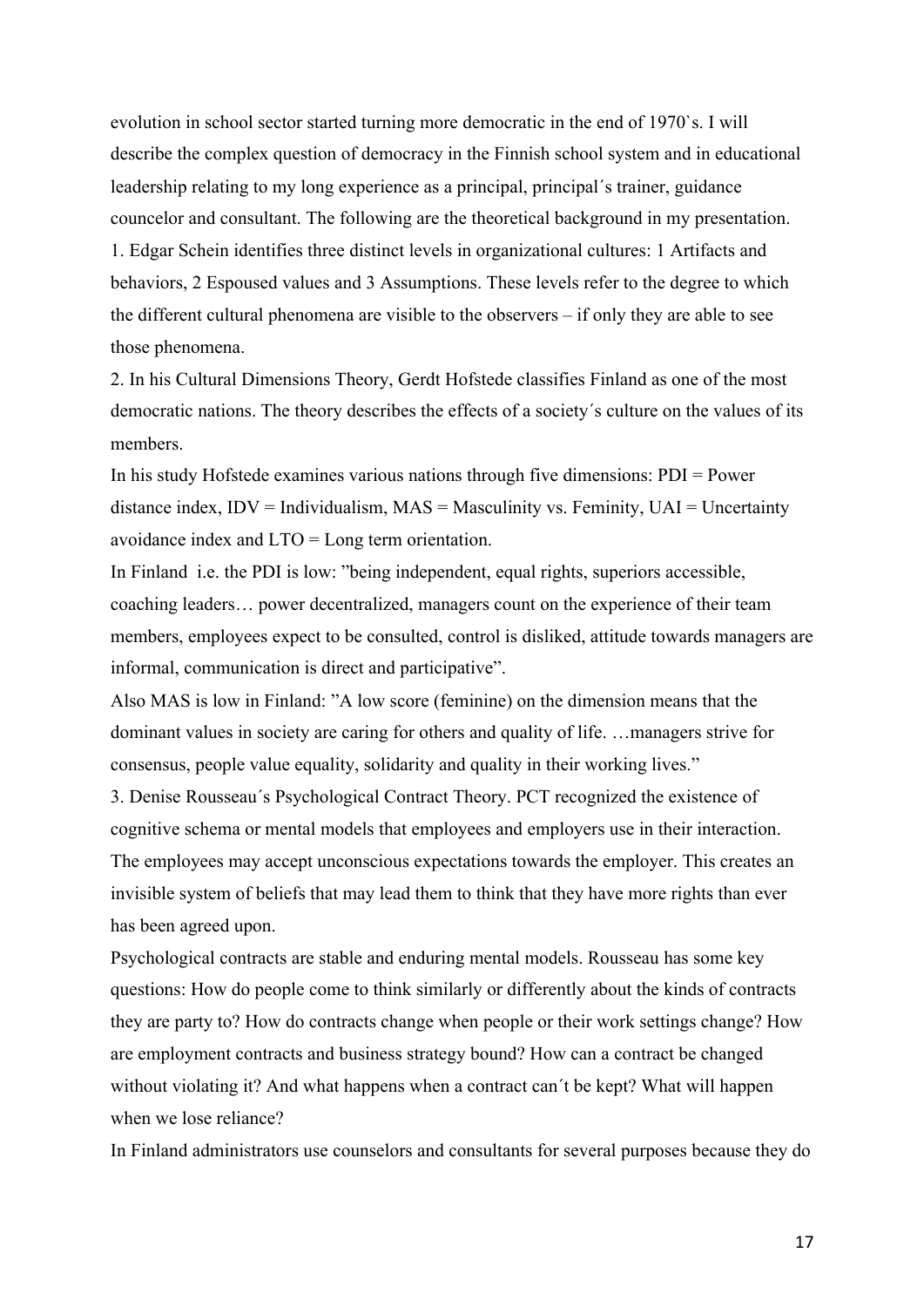not have time to solve all the problems that come up in schools. There may be lack of distance or proper education.

# Disorders among the staff or unsolved questions between staff and administration weaken democracy in educational leadership at all levels.

Celal Teyyar UĞURLU, Sivas Cumhuriyet University-Turkey, Soner POLAT Kocaeli University-Turkey, Celal Teyyar UĞURLU Akdeniz University-Turkey celalteyyar@gmail.com

This is a descriptive study which aims to reveal the perceptions of teachers about their readiness for change. This study uses the convergent mixed method design, which is one of the mixed method research designs in which qualitative and quantitative methods are used together. In the qualitative dimension, the study examines teachers' readiness for change using the phenomenology design. In the quantitative dimension, the study examines the data using the relational survey model.

For the quantitative dimension of the study, participants were selected by the random cluster sampling method from the primary, secondary and high schools in Sivas. Primary, secondary, and high schools were considered as separate clusters, and four schools were randomly selected from each cluster. A total of 390 teachers works in these 12 schools, and all teachers were asked to answer a scale of readiness for change. Readiness for change scale developed by Kondakçı, Zayim and Çalışkan (2010) was used as the data collection tool. Parametric tests were used to analyze these quantitative data. To reveal the opinions of the participants about their readiness for change, the research questions were prepared by reviewing the relevant literature. A semi-structured interview form was used to collect the qualitative data. The results have revealed that teachers' levels of readiness for change is very high. There is no significant difference among teachers' perceptions in terms of their gender while a significant difference is found in the variable of graduation institution.

The qualitative findings of the research are arranged in four sub-problems and examined under these headings: the meaning of change, to accept the change as a phenomenon, institutional and individual reflections of the contributions to the changes made by the Ministry of National Education, and the effects of the changes.

The meaning of change has been defined as catching up to date, thinking outside the box, ever evolving, and learning to learn. In the theme of readiness for change, four sub-themes